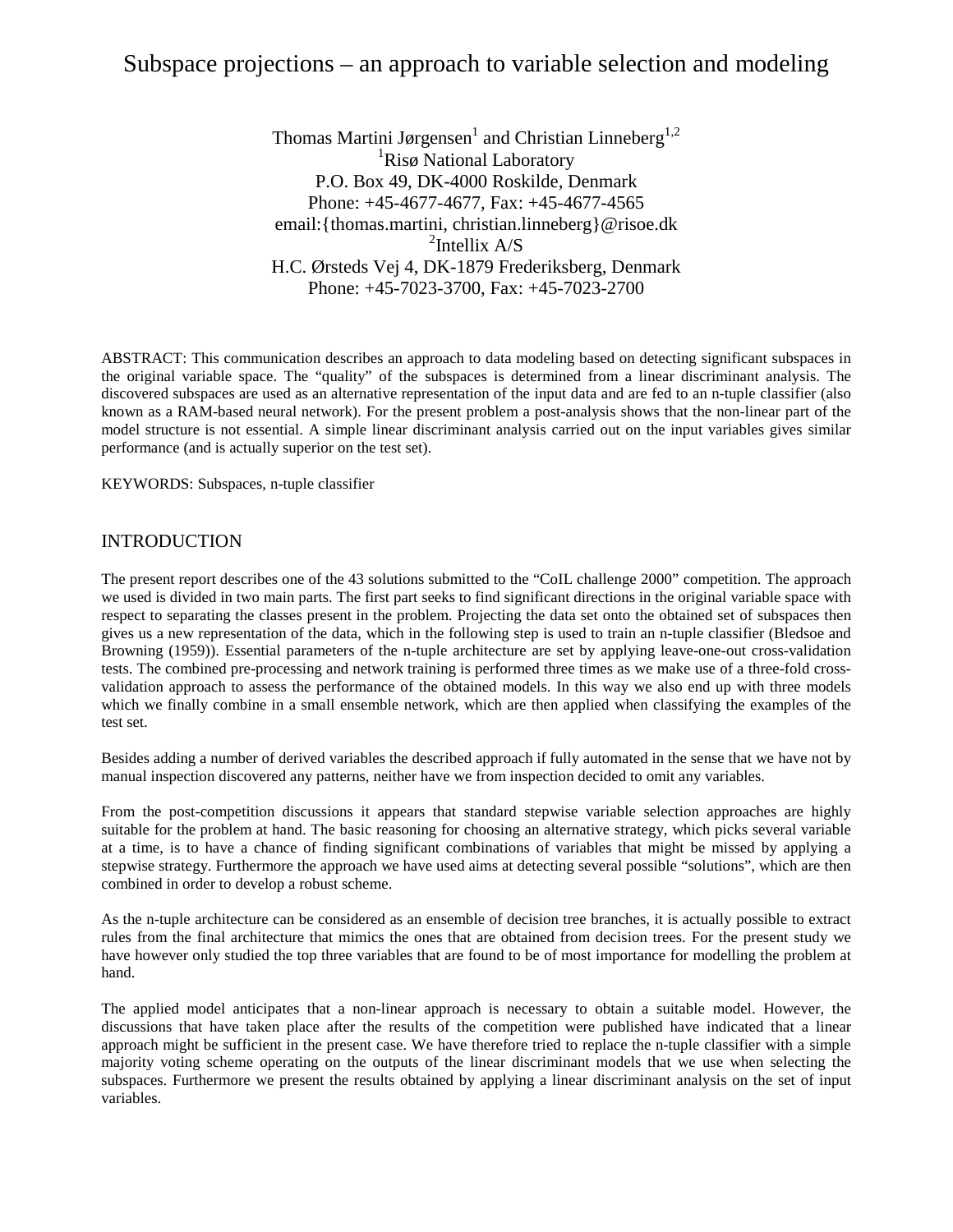# DATA

The training data set available for this study consists of 5822 customer records from an insurance company, each record containing both sociodemographic data and product ownership data. The task is to find people with a caravan/mobile home policy. The test set consists of 4000 records and the task is to select a subset of 800 from these 4000 customers that are likely to have/be interested in a caravan policy.

Throughout the data processing we have used a three fold splitting of the data. For each fold the parameters of the corresponding model is estimated using leave-one-out cross-validation, whereas the performance of the model is assessed by measuring the performance on the part of the examples not used for training the model.

#### UNFOLDING CATEGORICAL VARIABLES

The overall modelling scheme is as follows. First the data is unfolded; as an example consider the variable "MOSTYPE" – Customer Subtype – a categorical variable describing to which of a number (41 in total) of subtypes the current customer belongs, e.g. "Stable family" or "Single youth". The variable "MOSTYPE" is unfolded to 41 indicator variables (named "MOSTYPE\_1" etc.), each indicating whether or not a given customer belongs to the corresponding subtype. By unfolding all such variables in the data set it is expanded from 85 descriptive variables to 134 variables. This is a standard way of treating categorical variables.

#### CALCULATED VARIABLES

We have added a few variables, which combine information from the original ones. For all pairs of insurance variables we have calculated the average contribution per insurance, e.g. "dPERSAULT" is calculated as "PPERSAUT" divided by "APERSAUT", i.e. contribution to car policies divided by the number of car policies. Furthermore we added the following summations: "Payment", the total contribution to insurance, given as the sum of the original variables numbered from 44 to 64 and "NumberOfPolicies", the total number of policies, obtained by summing the variables numbered 65 to 85 in the original data. With these two sums and the 21 ratio variables we end up with a total of 157 variables.

### PRE-PROCESSING

As an alternative to standard variable selection techniques like e.g. stepwise selection, we have used the following methodology. A large number of simple linear discriminant models are trained on a subset of the training data. All simple models are evaluated and only the best 2 % of the models are kept for further processing. Furthermore, as each model is only allowed to use 10 randomly selected input, this scheme is in effect performing a variable selection, and for each model the corresponding discriminative axis is extracted. Each model is only trained on a random subset (2/3) of the training examples in order to be less influenced by a few outliers. This is the same principle underlying the noise robustness of the Bagging scheme, see Breiman (1996) and Dietterich (2000). As a result the original variables are in general replaced by new ones obtained as weighted sums over the original ones.

With respect to estimating importance of the original variables one can count how often each of the original variables are used in the sub-models. The top-6 variables found by this simple scheme are listed in Table I. The first column indicates how frequent the variable is selected relative to the expected frequency obtained by a random selection of the sub-models. The variables "PPERSAUT", "APERSAUT" and "dPERSAUT" might be considered to contain the same information and they are also only rarely used together, in total 61% of the selected sub-models use at least one of these three variables. This corresponds to an increased likelihood of 9.6 times.

We have also found the most frequent pairs of variables. Table IIa shows the top-ten pairs and IIb shows the top-ten pairs where "Payment" is not one of the variables (As "Payment" is the most frequent single variable, it is also present in most of the most-frequent pairs).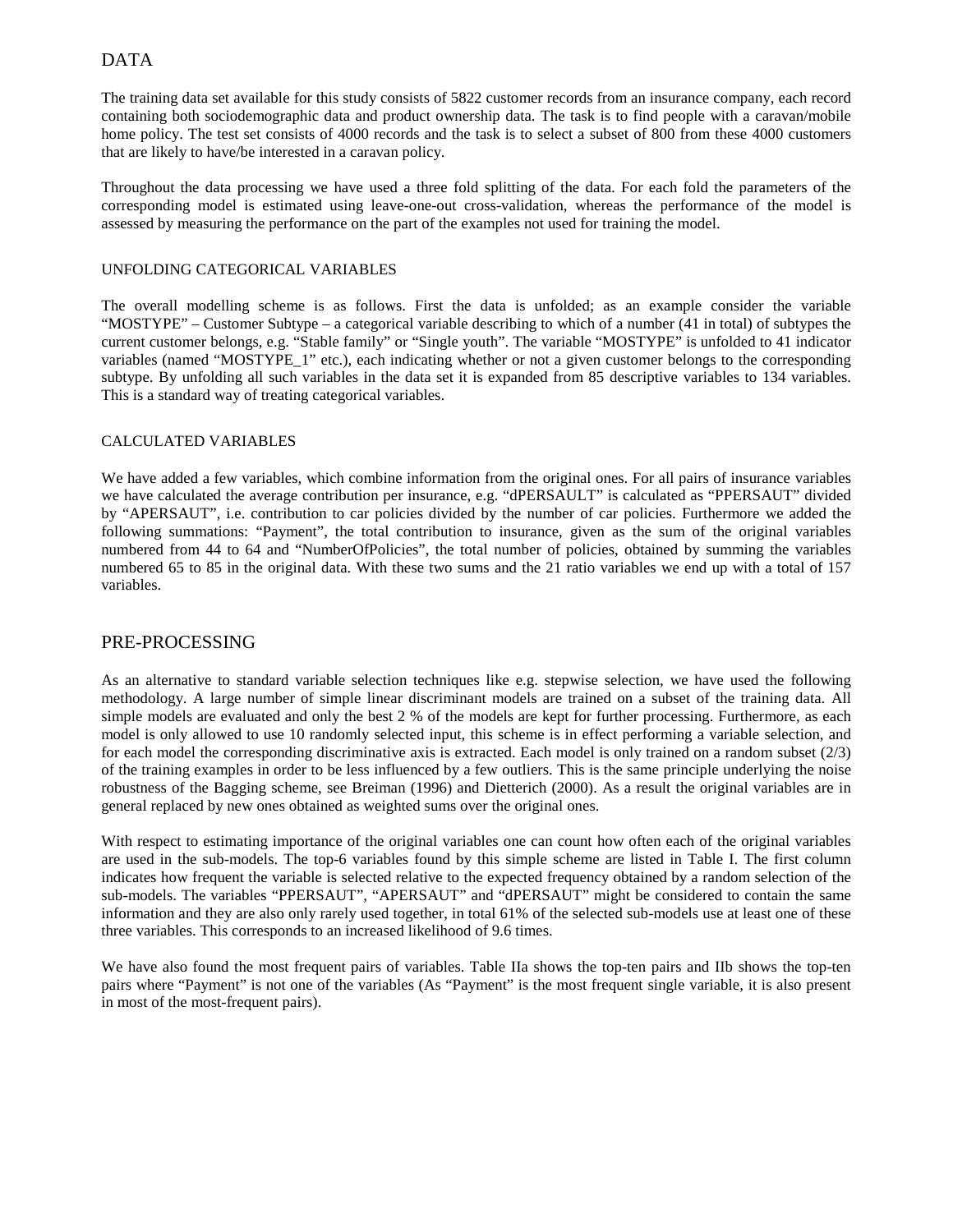# CLASSIFICATION

We have used the so-called n-tuple classifier (originally proposed by Bledsoe and Browning in 1959) to classify the data. Input to this classifier must be converted to binary features and we perform the required discretisation by using the entropy discretisation scheme described in Fayyad and Irani (1993). Furthermore, essential parameters of the architecture are set by applying leave-one-out cross-validation tests, see Stone (1974), as outlined in Linneberg and Jørgensen (1998). As we operate with a three part splitting of the training examples we end up with three models. We would like to make use of all training examples when predicting the outcome of the test set, so we combine the predictions in a small ensemble network, by associating a confidence measure (weighting) to the prediction obtained from each model. The confidence measure is a worst case estimate of what we denote the *critical example number*, defined as the number of examples that should be extracted from the training set in order to change the prediction. Accordingly this number defines a kind of example support for a given decision. This confidence definition was also used to rank the overall predictions of the ensemble model.

# VALIDATION

As we used a three-fold cross-validation approach we were also able to estimate the performance of the obtained models on the test set. From these calculations we would expect that between 16 % and 17 % of the selected 800 test examples would actually have a caravan insurance policy, given that the training distribution is representative for the problem. If the 800 examples were selected at random, one would expect to find 6 %.

# RESULTS

The submitted ensemble model scored 107 customers that would be interested in buying a caravan insurance policy. As we now know the target values for the test examples, we have repeated the modelling process five times, finding 106, 105, 101, 108 and 105 customers or  $105 \pm 2.55$  in terms of mean and standard deviation. This is slightly lower that expected from the validation process.

| <b>Increased</b><br>likelihood | <b>Variable</b>  | <b>Description</b>                    |
|--------------------------------|------------------|---------------------------------------|
| 798%                           | Payment          | Total payment                         |
| 518%                           | <b>PPERSAUT</b>  | Contribution car policies             |
| 288%                           | <b>APERSAUT</b>  | Number of car policies                |
| 230%                           | dPERSAUT         | Average contribution per car policies |
| 204%                           | <b>PBRAND</b>    | Contribution fire policies            |
| 204%                           | NumberOfPolicies | Total number of policies              |

Table I: The most frequently used variables in the described model.

| $\bf{a})$ | <b>Increased</b><br>likelihood | Variable pair |                 | $\mathbf{b}$ | <b>Increased</b><br>likelihood | Variable pair           |                         |
|-----------|--------------------------------|---------------|-----------------|--------------|--------------------------------|-------------------------|-------------------------|
|           | 884%                           | Payment       | <b>AWALAND</b>  |              | 658%                           | <b>PBRAND</b>           | <b>PPERSAUT</b>         |
|           | 839%                           | Payment       | <b>PPERSAUT</b> |              | 612%                           | dBRAND                  | <b>PPERSAUT</b>         |
|           | 680%                           | Payment       | MOSTYPE 08      |              | 499%                           | <b>PPERSAUT</b>         | <b>MHHUUR</b>           |
|           | 658%                           | Payment       | dPERSAUT        |              | 499%                           | <b>NumberOfPolicies</b> | <b>PPERSAUT</b>         |
|           | 658%                           | <b>PBRAND</b> | <b>PPERSAUT</b> |              | 476%                           | <b>ABRAND</b>           | <b>PPERSAUT</b>         |
|           | 658%                           | Payment       | <b>PBRAND</b>   |              | 476%                           | <b>PPERSAUT</b>         | MOSTYPE_08              |
|           | 658%                           | Payment       | <b>PMOTSCO</b>  |              | 454%                           | dPERSAUT                | <b>NumberOfPolicies</b> |
|           | 635%                           | Payment       | MOSHOOFD 10     |              | 454%                           | NumberOfPolicies        | <b>APERSAUT</b>         |
|           | 635%                           | Payment       | MOSTYPE 26      |              | 431%                           | APERSAUT                | <b>MINKGEM</b>          |
|           | 612%                           | <b>DBRAND</b> | <b>PPERSAUT</b> |              | 431%                           | <b>PPLEZIER</b>         | <b>PPERSAUT</b>         |

Table II: a) Most frequently used pair of variables and their increased likelihood. b) As a) but without "Payment".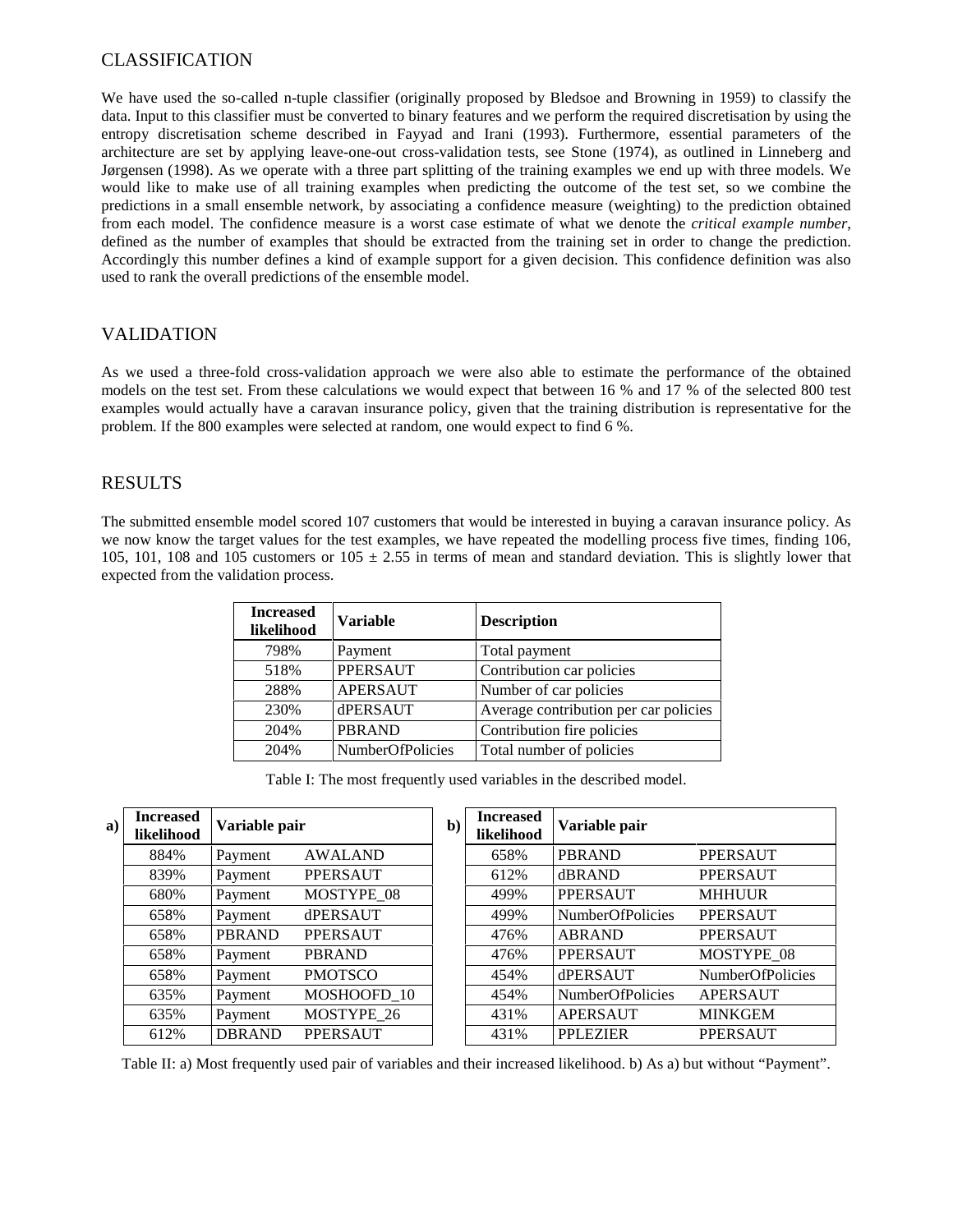A lift chart for the submitted model is depicted in Figure 1. The gain of combining the three individual models is small but existing, especially in the low end of the graph. The three individual models respectively score 96, 101 and 102 caravan policies, whereas the combined model scores 107 caravan policies.



Figure 1: Lift chart for the combined model on the test set.

#### LINEAR VS. NON-LINEAR POST-PROCESSING

After the results of the competition were available, there were several observations made indicating that simple linear approaches perform quite successful on the present task. As our pre-processing stage actually involves application of a linear discriminant (LD) analysis in different subspaces it is therefore of interest to compare a simple vote decision after the pre-processing stage with the above solution using a non-linear neural network. Instead of projecting the data onto the axis found from the subspace search, we could simply do a majority voting among the set of associated discriminant models or apply a linear model to the projected data. Table III compares the submitted solution to such linear discriminant approaches. The LD schemes typically have around 10 caravan owners more within the top-800 ranked list of the test examples than the submitted neural network solution. It is also interesting to note that the validation result of the 3-fold linear discriminant analysis is comparable to the performance actually achieved on the test set. If one should select the model based on the validation result one would prefer the submitted solution. This might indicate that one should consider the validation results in combination with the complexity of the model.

#### DESCRIPTIVE TASK

In the search for simple rules for classifying the data we have examined the three most frequent variables used in our subspace models. For each variable, we have based on the training set used an entropy-based splitting criterion to determine the best split value to use. The corresponding performances of the associated rules are listed in Table IV. Using the performance on the training examples, one would use the rule "Payment  $\geq 8$  and PPERSAUT  $\geq 6$ ". Using this rule on the test set "scores" 102 caravan policies out of the top 800 ranked examples. If we would only use one of the three variables then the rule "Payment  $\geq 8$ " would be selected. It scores 90 caravan policies within the top 800 list.

#### **CONCLUSIONS**

In the present study it is clear that applying our neural network model to the pre-processed data actually degrades the performance on the test set as compared to a use of linear discriminant analysis on the variables. This shows rather clearly that one should only apply non-linear models where they are needed, and accordingly one must check if they really are. In the present case the validation results however also show that it can be difficult to judge whether anything is gained from applying a non-linear approach.